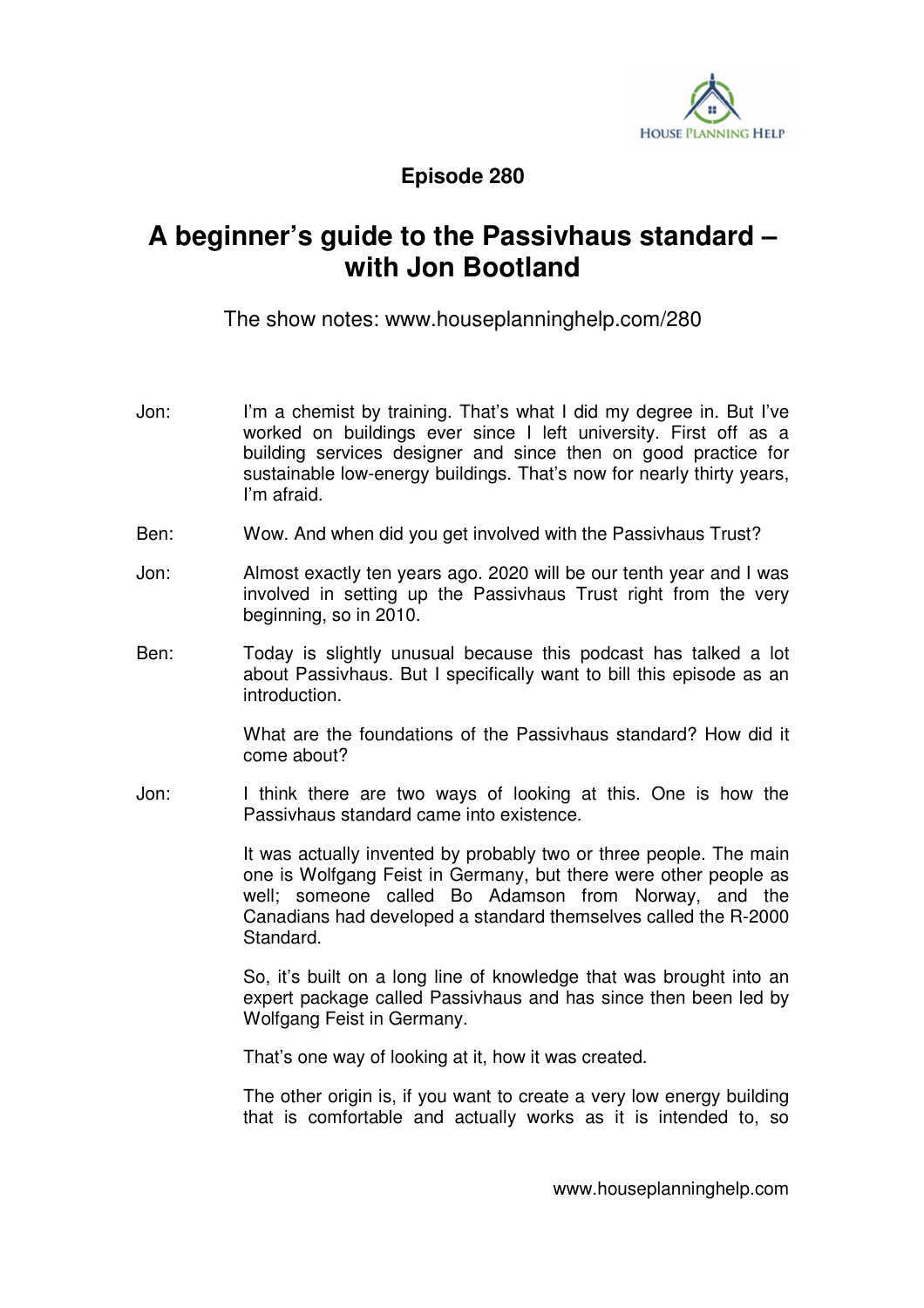

delivers the performance, does what it says on the tin, there's been many attempts to do that in the past and they've nearly all failed. And actually, this is what started Wolfgang Feist's interest. He, in his typical German way, said that he's offended by the fact that many buildings that try and be high performance don't achieve that. Which is great, isn't it? It's a great way of thinking about what you want to do.

 So, the Passivhaus Standard was developed in order to achieve that, to make sure that it actually delivered. Wolfgang Feist is a physicist. It's all about building physics. There's nothing hugely complicated about it. It's just what do we need to do to actually make it work and do what we said it was going to do.

That's the other place where Passivhaus came from.

- Ben: What are the fundamentals then? You said that lots of people do this, but how has it come together?
- Jon: The first principle probably is that there's quite a lot of insulation on the house. So, the first idea is reduce the energy needed to heat the house.

 Probably in a typical house, more than half of the energy will go on heating. The first thing is to reduce that. Insulation is a very important part of that and you might have, say, nearly thirty centimetres of insulation on a Passivhaus home. Maybe not quite that much, but of that kind of size. So, your walls will be very thick.

 Once you've got the insulation sorted out, the other parts of the building need to perform to the same level as well. So, you need much better windows, for example, so that there are no cold draughts coming from your windows. In a Passivhaus you'll have triple-glazed windows that have got really good quality frames. And the detailing of how it's all fixed together is also incredibly important. So, there are no gaps, there are no spots that are cold so you won't get any condensation – all of that comes into the Passivhaus package.

 Beyond that, once you get the fabric of the building sorted, the airtightness of the building also becomes very important. You need to work out how to stop any draughts coming in or any air and heat leaking out. A lot of attention is paid to what we call an airtightness layer but actually, it's just to stop draughts and stop heat loss from draughts.

 So, those are two of the main aspects. Once you've done those, as a by-product, you have to sort out the ventilation. Because you've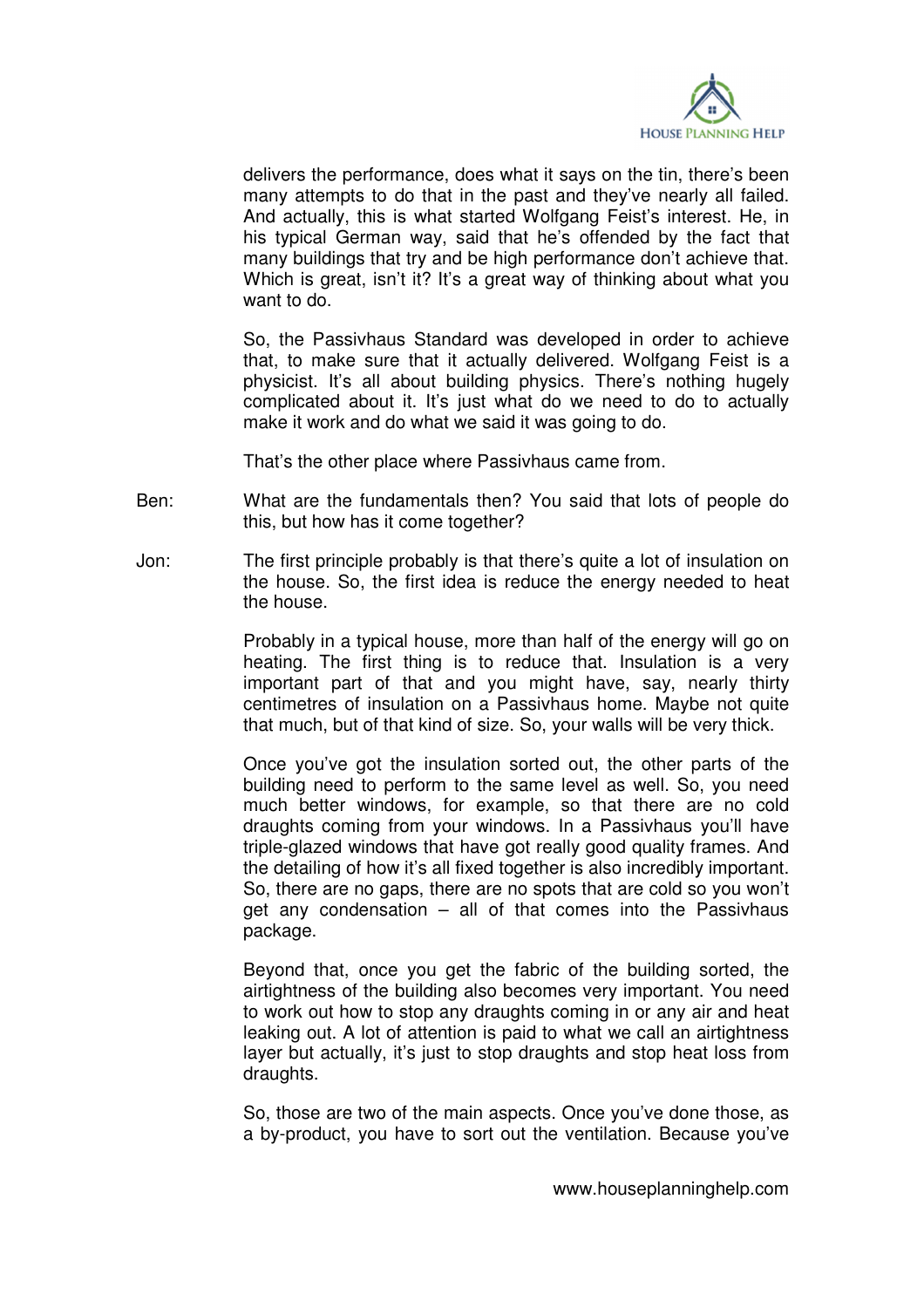

made the building draught free, you need to have a really good ventilation source. So, in a Passivhaus we put in a mechanical ventilation system that brings air into the building and as it goes out of the building, it recovers the heat from the air. It gives you fresh air all the time and then just recovers the heat from the outgoing air.

 Those are the main fundamentals for dealing with the heat part, and it's all done as a kind of holistic approach to give you strong comfort in the building as well as low energy performance.

 There's one more complicating factor that we need to think about which is to do with summer comfort as well as the heating comfort that I've talked about. Passivhaus also deals with summer comfort and trying to keep you cool in the summer by looking at how much sun comes in through the windows, how much heat comes in from people and appliances in the building, and then adding it all up in a magic formula to work out how we're going to keep the temperatures down in the summer as well. So, the ventilation and the insulation, how can we make those work to help keep the building cool in the summer?

I think that in a nutshell sums up the key facets of a Passivhaus.

- Ben: Do you need special contractors, special experts to work on a Passivhaus?
- Jon: Now then, strictly no, but it is harder. It is harder than building a normal house. So, having somebody in the team who knows what they're doing, I would probably recommend that. I'd think that's the right way to go.

 It doesn't have to be the builder. It could be a consultant that you've got on board, or an architect who has done this before or has had the formal training. Some people have done it themselves from scratch but it takes a certain particular kind of person.

 So, if it were me, if you're not a specialist, I would say have one member of your team who really knows what they're doing and ideally has done one before. Then you're much more likely to get a good outcome from this that doesn't make everyone break down in tears because they're finding it too difficult.

- Ben: What do you need to do to make a successful outcome? You've talked about some of those elements, draught free, lots of insulation. A Passivhaus then.
- Jon: It's about how it all fits together as a whole. It's the holistic bit. We don't want you to take out the bit that makes it comfortable in the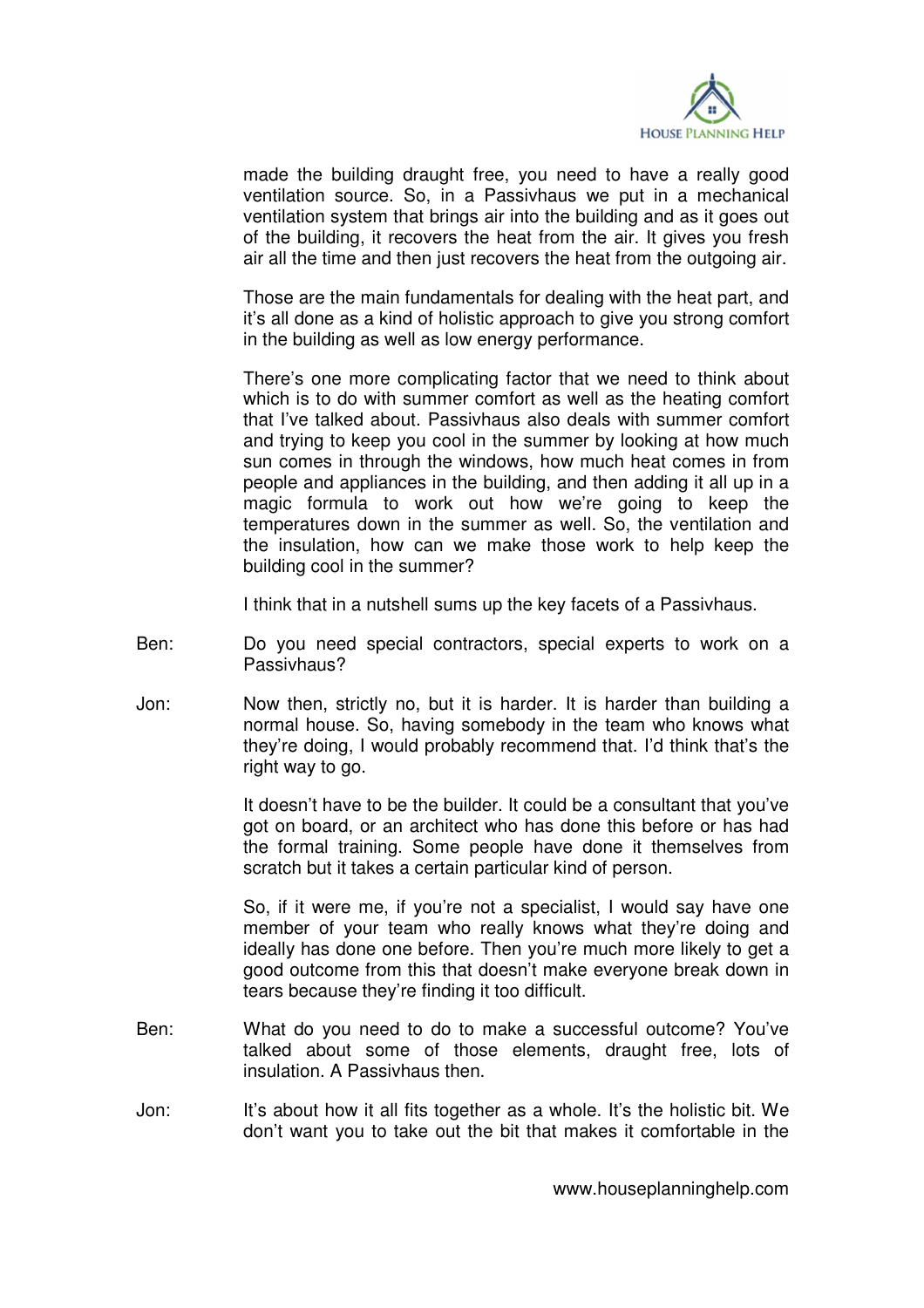

summer; we don't want you to take out the bit that stops the draughts from the windows. You have to do the whole thing.

 There is a tool called the Passivhaus Planning Package that does these calculations for you. Again, you probably need someone who knows what they're doing to fill that in, to help work out the answers to the calculations with you, so that you know you're going to end up with the performance that you want with the comfort that you want.

- Ben: What are the key targets then? Maybe you could explain a little bit about that, if you're going to certify it?
- Jon: Once you're using the planning tool this needs to be used right from the very beginning. That's the best way to do it, so that you look at how your shape of your building, the location of your windows, and any balconies and so on that might penetrate into the building. You look at those right from the very beginning so you don't cause yourself problems and puzzles as you go along.

 The best way to do that probably is, you've got your advisor on the team and then there's an independent person who sits to one side and checks what they're putting forward and what you're suggesting just to make sure that it is actually going to work in the way intended. So, you won't have overheating in the summer or you won't have a cold room somewhere in the house.

 The package should tell you that but actually, we have an expert person to check that, and they're called a certifier. They do certification of the building. They are the most expert people in the country. They've done multiple Passivhaus projects and they can take a view that if your designer has only done one or your contractor has only done one and they think that this idea might work, the certifiers who are the experts they can take a look at it and tell you, 'yes, that is a good idea. That is a good way of doing things' or actually, 'if you tweak it like this, it will be a lot better or a lot cheaper or a lot something.' Because they've done multiple projects, they can give you that kind of expert advice.

- Ben: Can you do it without the certifier?
- Jon: You certainly can but you can't call it a certified Passivhaus which does have some value in being able to sell the project. So, you can't claim that it's then a certified Passivhaus.

 Also, to me it depends on how expert your team are. If you had an architect on your project who's built a Passivhaus before or is a certified designer and you've got a consultant who's done one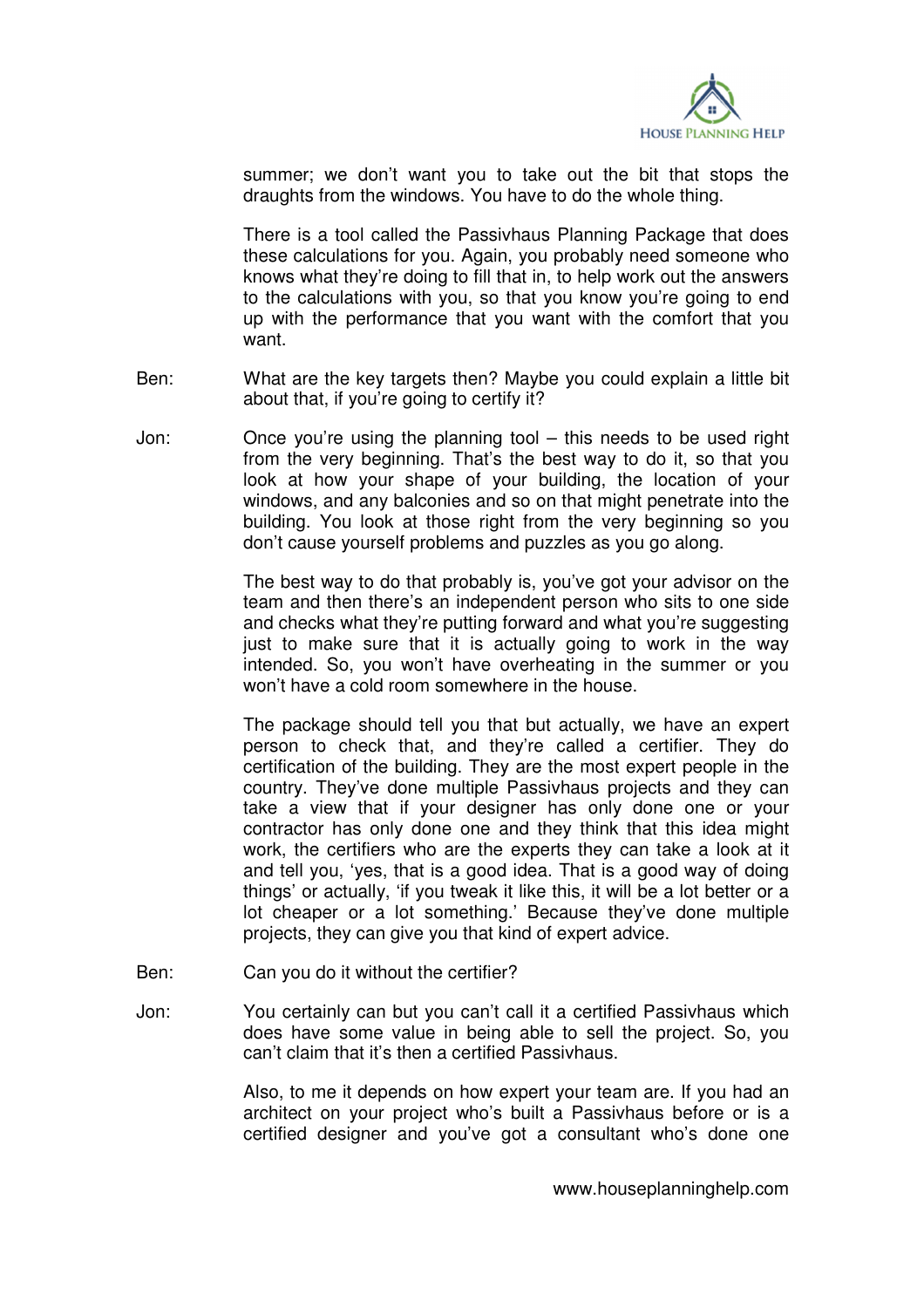

before and you've got a contractor who's built one before, then you'd probably have good confidence that you would end up with a Passivhaus at the end of it.

 If that's not true and you've got much less Passivhaus expertise in your team, then certification is a good way of ensuring that you're going to get what you want and that it will be comfortable all year around and your bills will be very low and that your house will be exactly what you expect, exactly what it says on the tin.

 So, if you don't want certified, make sure you've got more expertise in the team, I think.

- Ben: You talked about low bills there. Can you explain that and some of the other benefits?
- Jon: Low bills, you're almost guaranteed for this to happen. Once you put the insulation in, that reduces heat loss through the walls and the windows so you don't have to put energy in. You don't have to pay for energy to heat your house in that way. Your energy bills will be much lower.

 Exactly the same with the airtightness and removing the draughts. Every time a draught comes into your house now at the moment, it's taking heat out of your house and that's costing you money every time.

 So, if we can cut those down then again, you have to pay for less energy for heating so your bills should be lower.

 On a typical three-bedroom terraced house that's a Passivhaus, your heating bills for the year might be of the order of eighty to onehundred pounds. I don't know about you but my heating bills in my terraced house used to be of the order of eight-hundred to a thousand pounds a year. So, it's a massive difference. You're saving a huge amount of money.

 But that's only one of the benefits. There are other benefits as I've said in terms of comfort, health, and robustness of the building as well, which we can talk about.

- Ben: Let's talk about the health.
- Jon: There's a lot of anecdotal evidence, stories, about the benefits to occupants of living in a Passivhaus building. Mostly this comes from mechanical ventilation systems which provide the fresh air and recover the heat from the air going out.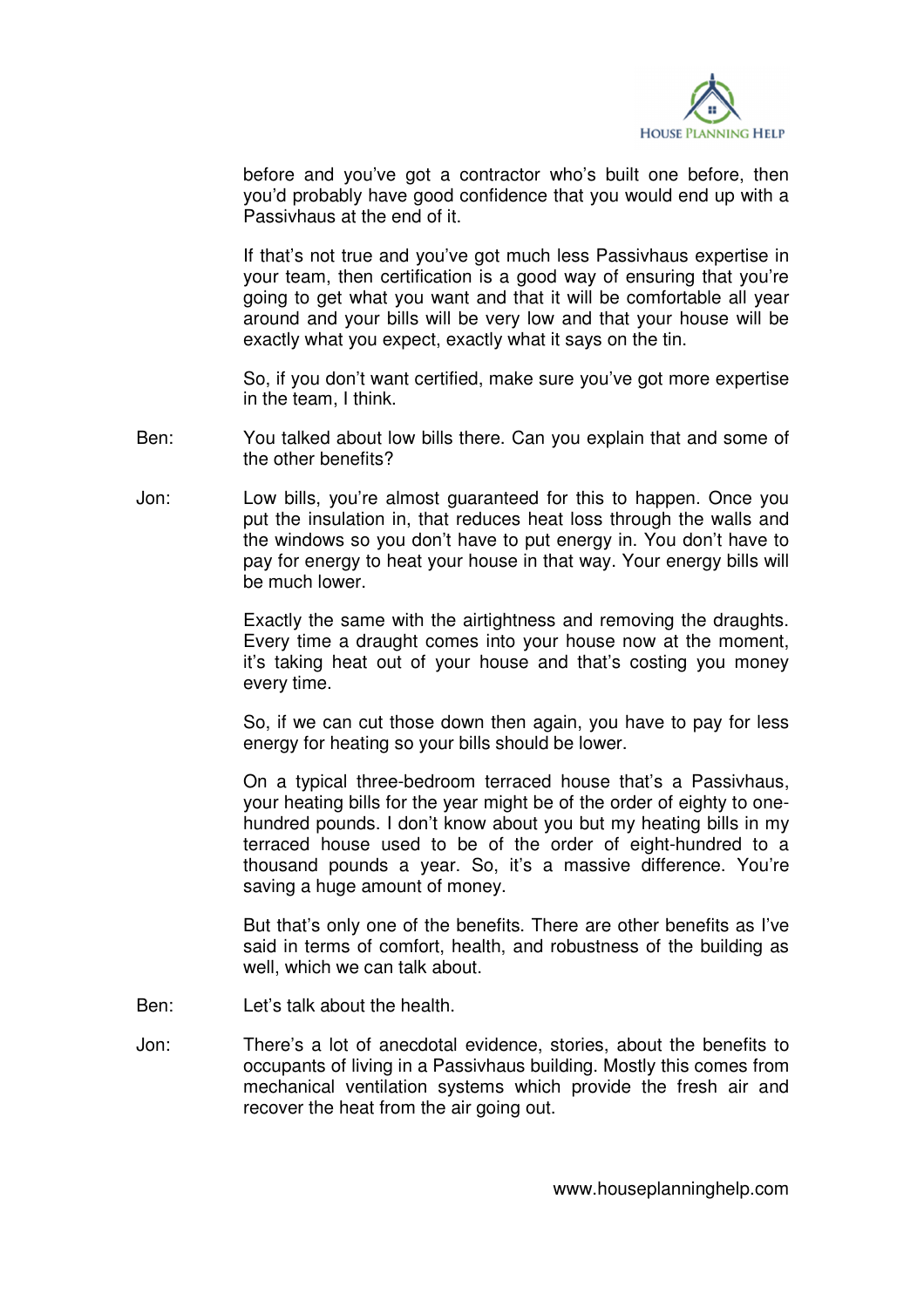

 The stories are multiple actually, that it gives you very good indoor air quality. It can extract odours from the house so, if you've got smells, then they get taken out. There's also thermal comfort so you're warm in winter and cool in summer. That also has a health benefit because there's no cold stress on your body because you're comfortable, and no overheating stress in the summer.

 There are also stories about improvements in asthma in occupants of a Passivhaus. The air is filtered on its way in and whether you're in an urban area, in a city somewhere or a town, you might have air pollution from transport and that can be filtered out as the air comes in. And if you're in the countryside, there might be pollen or grain dust that would also get filtered out. So, the air that comes in will be better quality than the air that's outside. And people have reported that that has led to health benefits including things like a reduction in asthma.

 There are no massive studies being done yet, of what those health benefits are. That's something that we're planning for a year or two's time once we've got enough numbers to look at. But there's certainly a lot of stories that people have told us and that are on video that you can see of people talking about those health benefits.

- Ben: Because typically there's a lot of moisture in houses. This is something that's also dealt with via the mechanical ventilation, isn't it? And that really helps.
- Jon: That's true. Moisture comes from your bathrooms or your kitchen when you're doing the cooking, and from people from breathing. If you've got a cold spot, that can be a real problem because then you'll get condensation. It quite commonly happens on windows. If the window is cold on the inside and you get condensation on the inside of the window, that can cause the window frame to rot and other things. And if it's bad condensation, say on the inside of a wall, you might end up with damp, black mould which is incredibly harmful to health.

 In a Passivhaus, all of the internal surfaces should be warm all the time. You shouldn't have condensation at all. Mechanical ventilation, because it both puts fresh air in and takes stale air out, as it takes the stale air out it takes the moisture out with it. So, it reduces the moisture levels in the building. That's another way of protecting your health.

Ben: What is the most effective way of building a Passivhaus when you think about construction systems?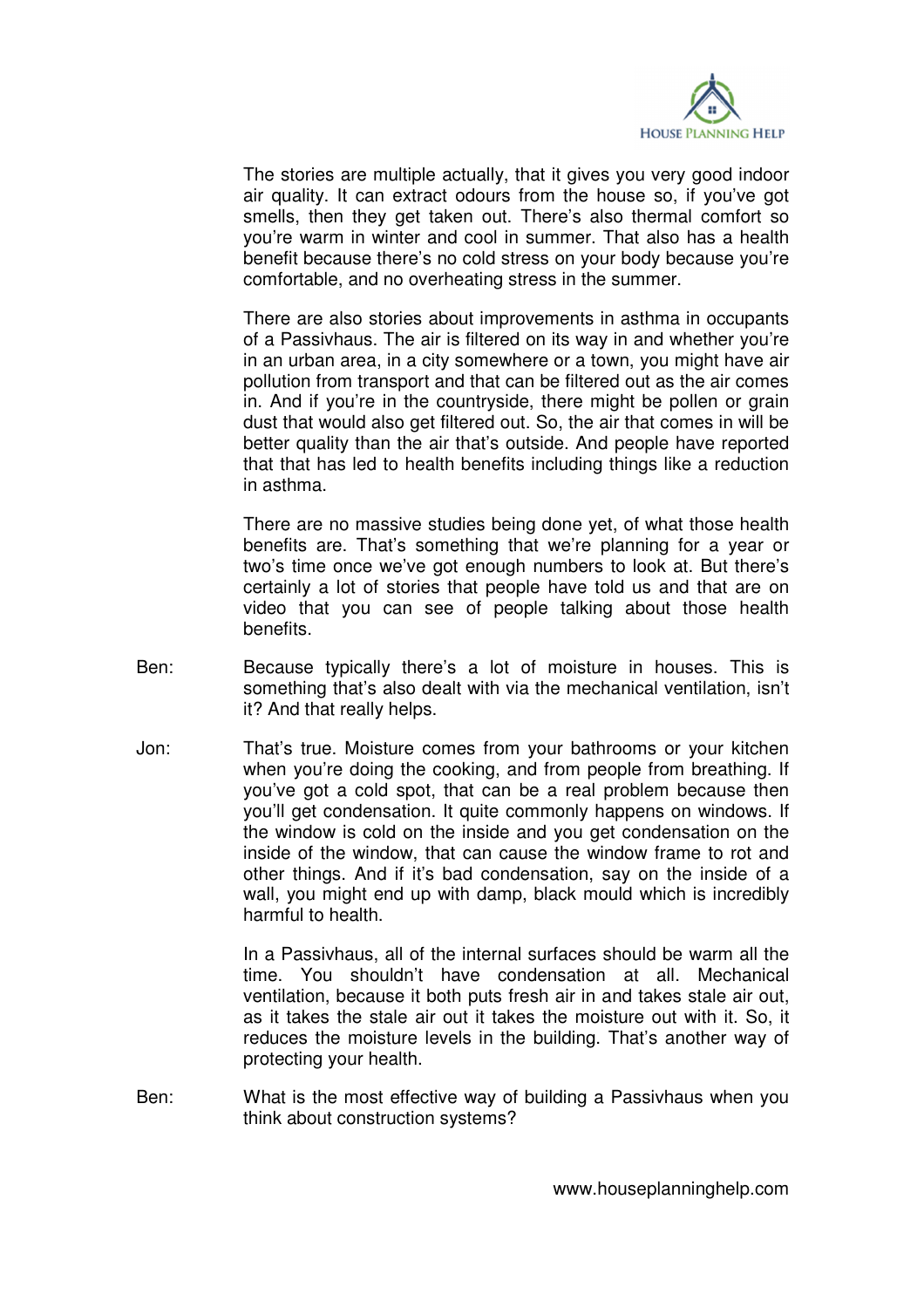

## Jon: That's a tricky one. The million dollar question.

- Ben: Or I could just go down the simple route of can you build a Passivhaus via any construction method?
- Jon: I think some are easier than others actually.

 I originally thought that you wouldn't be able to build a Passivhaus with brick and block and a cavity. Then we were proved wrong. Bill Butcher and the Green Building Store built a Passivhaus in brick and block, or stone on the outside actually but the same thing, block and stone with a cavity in the middle. So, you can do that.

 My view originally was that it would be easier with timber panels or timber kits. My view was that it would be easier and that may well be true, I think.

 The key thing is you have to think of the building differently. Even if you're building with brick and block then it's not brick and block with a cavity, you don't want to think about cavity wall ties and trying to fit a bit of insulation into the cavity. You don't build it in the same way. What you would do is build the blockwork construction, the inside of the house, and then put a continuous layer of insulation around it so that you get this really robust continuous insulation which is quite different to how people fill the cavity in a normal house. So, you get the warmth all the way around the structure. There are no gaps that are going to cause you a problem. Then you put the brickwork or the stonework on the outside of this thermal tea-cosy – you've built a tea-cosy – and then you put the stone or the brick on the outside just as your visual effect.

 So, it's kind of the same but it's built in a different way; much higher quality, much more robust and absolutely continuous all the way around to make sure you're comfortable everywhere in the building.

- Ben: What does this mean for cost then?
- Jon: There are lots of answers to that question. We've done a study on social housing. The problem with individual homes is that the costs of individual homes are so divergent or so varied depending on what you're building. If you're doing a mill conversion of a grade II or grade I listed building, that is going to be significantly different to a refurbishment of a small terrace, for example, in an absolutely standard Victorian street.

 Similarly, if you're building brand new, doing a five-bedroom timber frame project with a whole south facing glazing, again that's going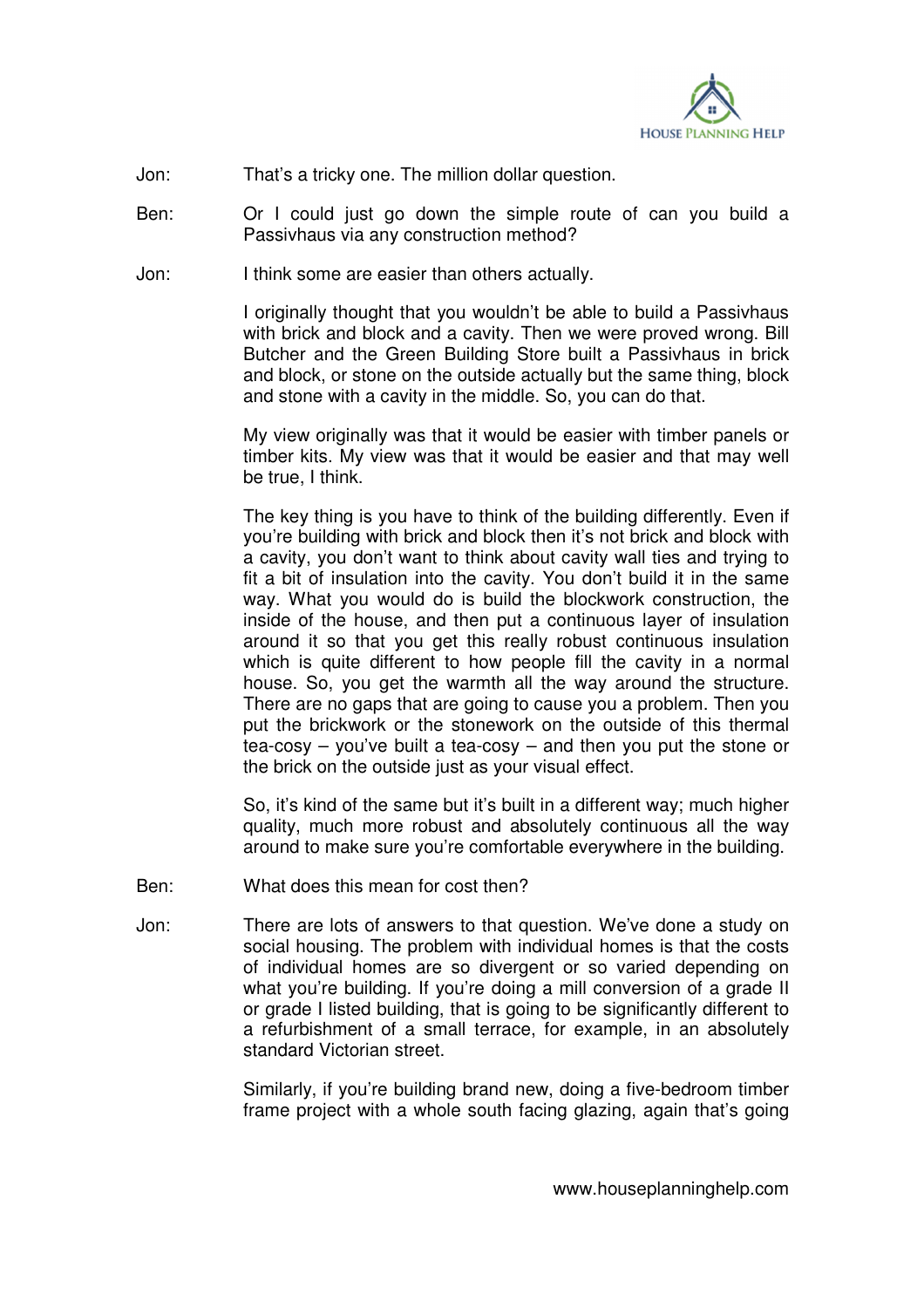

to be quite different to a smaller scale bungalow that's a very normal aesthetic or a very modest aesthetic.

 So, the costs of that we found can vary between one-thousand pounds a square metre to four-thousand pounds a square metre anyway. So, it's very hard to compare is what I'm trying to say, when you're looking at private sector individual homes.

 We look at social housing as a way to get comparable benchmarks and if you look at comparable social housing projects, the additional cost of building to Passivhaus compared to a normal approach is between four and eight percent more. Quite a bit of that is because of the better quality assurance that happens on a Passivhaus project, and actually we think you ought to do that better quality assurance to get a better quality home on all projects. So, half of that extra cost for Passivhaus you should just apply anyway.

 So, really there's a four percent extra on building to the Passivhaus standard. That would then apply to whether you've got a small terrace or a big detached house; you might be looking at four percent. In terms of what that might mean, if you're spending twohundred-thousand on a new home or four-hundred-thousand on a new home; two-hundred-thousand would be eight-thousand pounds, and on a four-hundred-thousand that's sixteen-thousand pounds.

 How much would your kitchen cost? The extra fittings and the uplift that you're choosing for your enhanced, super kitchen might be that much or more. Just for the kitchen or just for the uplift in the spec of the kitchen.

So, say you're going to get a much better quality building that will make you more comfortable, more healthy and perform better for fifty, one-hundred years or more, is a very small amount of money in my book and it's a much better way to spend your money than on a super flashy designer kitchen.

- Ben: With a lot of builds you can get out of control with costs. Are there any tips?
- Jon: The main one is the expertise in the team which I've already talked about. But there are a couple of quick tips that help as well.

 The shape and form of your building is an absolutely crucial factor. For example, if you have got multiple wings or outlying parts of a building, you've got lots of additional roofs, you've gone to one floor in some areas, two in another, three in another, those kinds of things all make it more difficult to make Passivhaus work.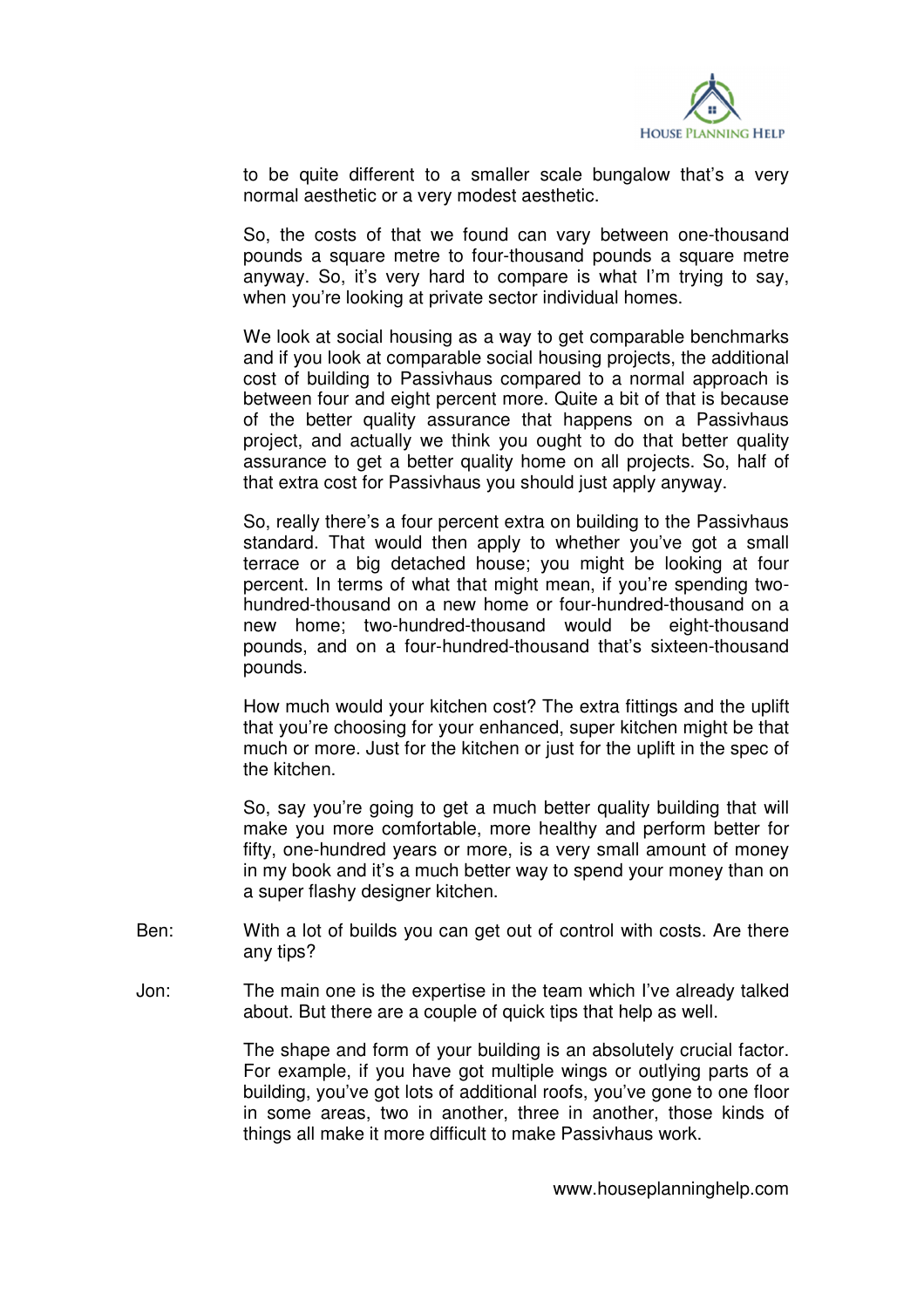

 The closer you aim to a square box shape, the easier it is to achieve Passivhaus. Obviously, we don't want you to build a square box and we all want it to have some beautiful design features to it. But adding on balconies, little roofs, corners and odd shapes, they all make it a bit more tricky.

 The other thing that I think is a really important tip is starting the planning with the consultant or the Passivhaus expert as early as possible. So, don't think we've got to do quite a lot of design work and then bring in the Passivhaus consultant to do the calculations for us because all of these decisions about where your windows are, what shape the building is, how many extra roofs or balconies we've got, what system we're using, all of those things will affect how easy it is to do Passivhaus and therefore the cost. So, do that as early as possible. Bring somebody in as early as possible to avoid the complicated and costly decisions you might otherwise make.

Ben: How do you heat a Passivhaus?

Jon: There are lots of different ways of doing that.

I'll tell you a story now. One of the developers we worked with very early on building private houses, he didn't believe that you could get away with building a Passivhaus with almost no heat sources. So, he put in a log burner in the main living room. You've got the heat sources of the cooker and so on in the kitchen. He put a radiator in the top bedroom on the north facing wall because he thought that would be the coldest wall, and there was either a small radiator near the front door and I think potentially a towel rail as well. Because he was worried. He didn't believe that you could just have one little heat source in a Passivhaus.

 Obviously, the log burner kicks out a huge amount of heat. So, ignoring that one, he found that any one of the heat sources in the house was enough to keep the house warm. And he had four plus a log burner which were therefore completely redundant.

 It's quite a common perception or question people ask. Is it really going to be warm enough that I can avoid having a radiator upstairs in the furthest bedroom? And the answer is always yes, it is going to be. But it is quite challenging mentally. It's slightly confusing that that can happen.

 So, to answer your question, quite commonly people will put a little radiator near the front door. The reason for that is that as you walk into the house, the perception of being warm is important. So, the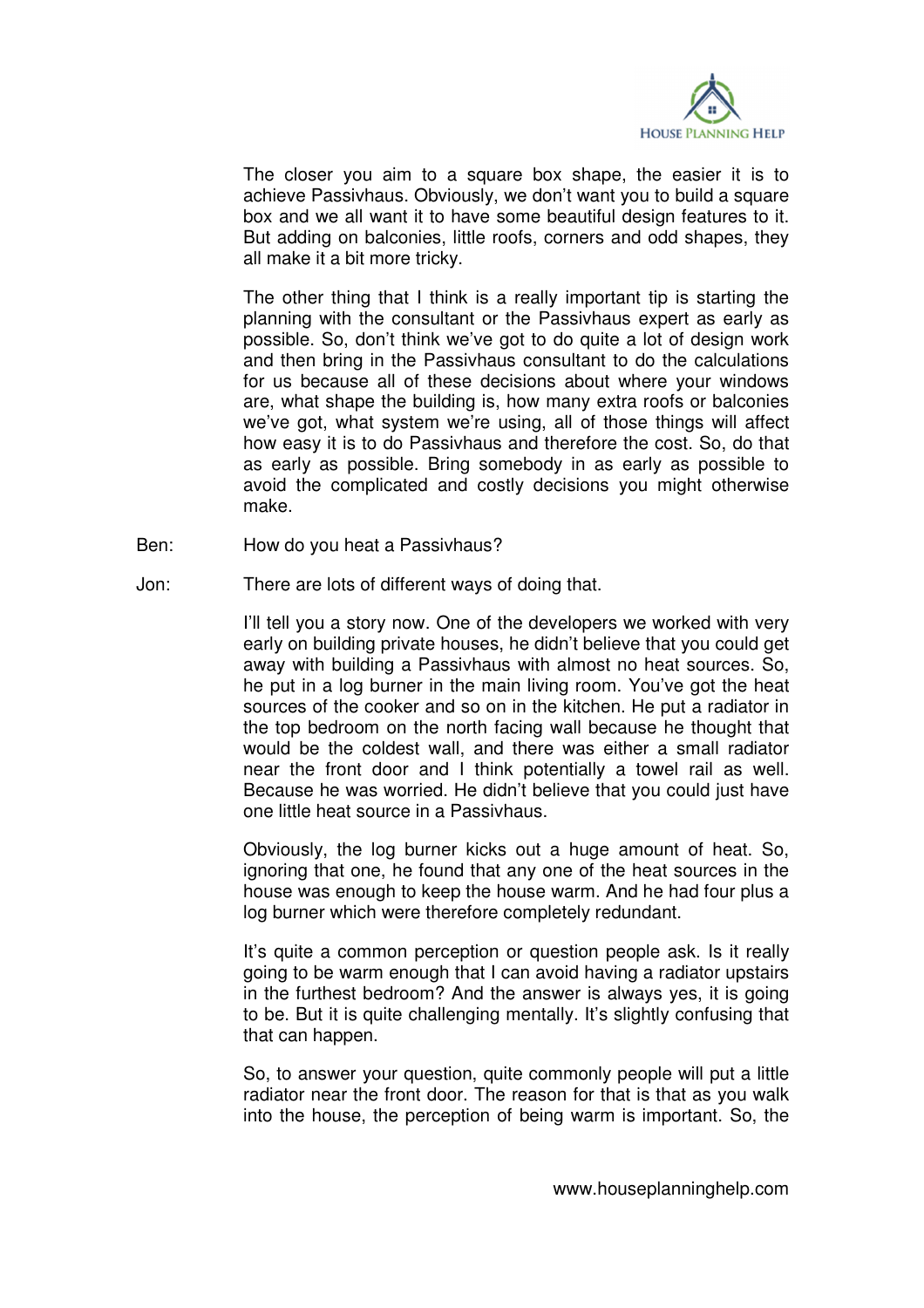

temperature might be twenty or twenty-one degrees which might be ideal or just what you need but if you're coming in from somewhere that's very cold then actually feeling a radiant heat source, quite a lot of people report that they like the idea of a feeling of warmth. That just gives you time for you to adjust and go and sit. Then when you sit, you're comfortable in a normal temperature. The other thing that people quite often like is the towel rail in the bathroom. So, you might do that as well or you might do that instead.

Those typically would be a kind of heat source.

- Ben: While we're on that subject, overheating is something that you can control with Passivhaus. So, can you explain that and how we get a look in as a client?
- Jon: As we head to much more energy efficient homes in general, the risk of overheating in the summer I think is becoming much more significant. And you have to plan for that. We have to plan one, how much heat is going to come into the house in the summer, and two, how do we take it out?

 The heat mainly coming into the house in the summer will mainly come from the sun, probably in the late afternoon/evening. As the sun is going down and it looks really beautiful, the sun is shining straight into your kitchen, front room or wherever you've got your big windows looking out to the south and the west, the sun will shine in and all that sunshine will bring heat with it.

 The easiest way to minimise that problem, to avoid that problem, is to stop that heat from coming in. Obviously, you don't want to lose the views and you don't want to lose the sunlight but you don't want it when the sun is hot. So, quite often within a Passivhaus you'll get some kind of shading or some kind of overhang particularly on the south and west facing walls, that stop hot sun coming in until the sun has gone down quite a lot, until it's later in the evening and the temperature has dropped by then. That's how we stop it coming in.

 There are other sources of heat as well. People themselves are sources of heat, the dog might be a source of heat, and the appliances you're using. The washing machine and computer all kick out heat. So, there are other things that we have to look at as well.

 Within the Passivhaus tool, we add-up all of those heat gains and work out how much heat we're going to have to take out to keep you cool. Normally, the keeping you cool bit, taking the heat out, is done by either the mechanical ventilation system, so that then takes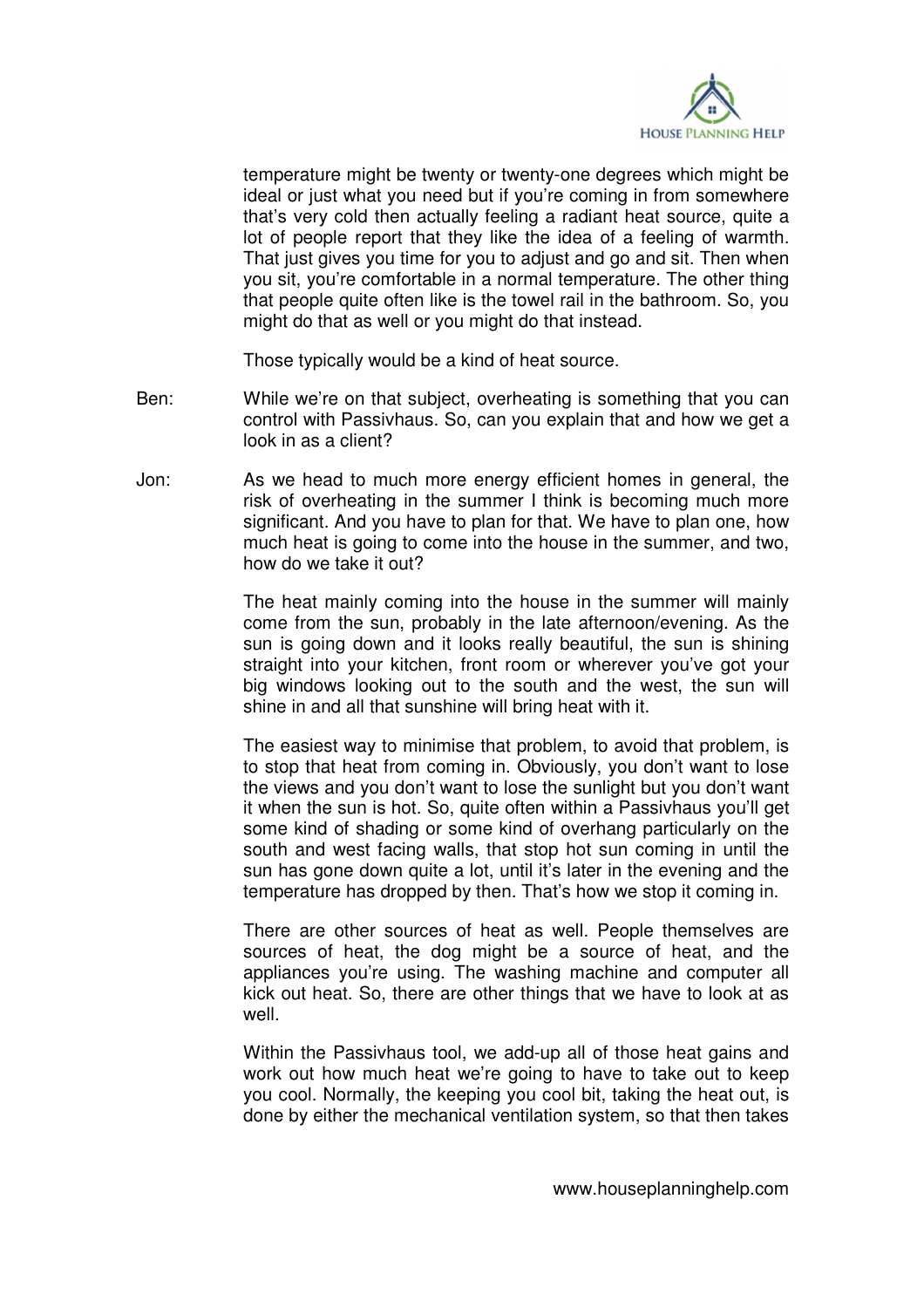

the air out, takes the heat out with it and in the summer we don't reclaim the heat because we don't want to keep it; we want to get rid of it. The other way of doing it is through opening the windows particularly overnight.

 The temperature will gradually increase slowly during the day. It only increases slowly because of all the insulation we've got keeping the heat out in the summer. Then as you open the windows at night or you boost the ventilation, that takes more heat out because the air temperature outside drops, it gets cooler as the night goes on, you bring in more cool air and gradually the temperature in the house drops again slowly during the night to the amount you want. Then again, you start the next day when the sun comes up at a slightly lower temperature than you were the day before. That's how we manage your summer temperature.

 But the extra insulation and the extra performance of the windows, the doors and so on helps in the summer. Just as much as it helps in winter in keeping the heat in, in the summer it keeps the hot air out.

 If you've ever been to the big old stone buildings either in the UK or particularly overseas if you go to Spain, you get buildings that have got really thick walls, very heavyweight stone, they put shutters on the windows to keep the sun out during the day, and the heavyweight building stops the heat penetrating all the way into the building during the day. It's exactly the same kind of idea with a Passivhaus. The extra insulation, the thickness of the fabric, the robust windows, they stop the heat coming in during the day in the summer as well. That all helps.

 So, in a Passivhaus you tend to get a remarkably even temperature throughout the year. It doesn't vary a huge amount. In a normal old Victorian house for example, your temperature will fluctuate massively during the day. And at night-time when you turn the heating off, the temperature will drop significantly. And getting out of bed in the morning, until you've put the heating on, is quite a daunting ask; cold toes, cold fingers. That fluctuation doesn't happen within a Passivhaus. You get a variation of a few degrees but not ten or fifteen degrees overnight. It doesn't happen.

- Ben: How many Passivhauses are there around the world?
- Jon: Lots around the world. Sixty-thousand at the last count. And that includes all kinds of buildings not just individual homes.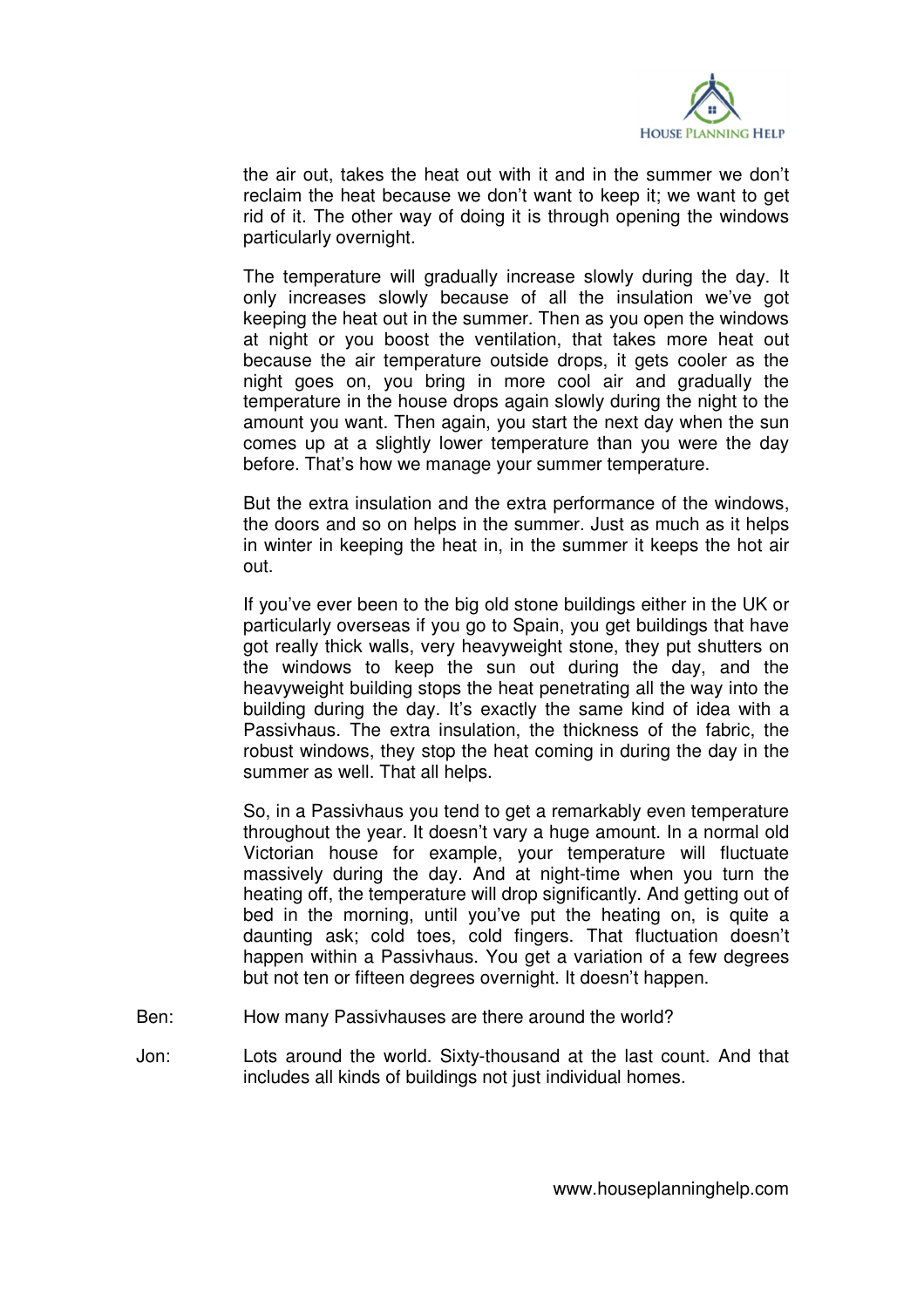

 In the UK, we've got over twelve-hundred now and probably over two-hundred of those are individual owner-occupied homes. So, there's probably over two-hundred people who have actually had one built. Some of them have done it self-build.

So, quite a few now, even in the UK.

- Ben: Is the rate increasing?
- Jon: Yes, almost exponentially. The first one was built and completed in 2010. There was only one; maybe two but of that order. Then gradually, it picked up very slowly in the UK. So, there was two, then ten, then fifty. And then I think we were over five-hundred completed last year. We know of about a thousand that are in the pipeline already, they've already started to build them, or plan and build them.

 So, the numbers are increasing very significantly and by next year there'll probably be two-thousand-odd and so on every year.

- Ben: What do you do then at the Passivhaus Trust?
- Jon: We're very busy. That's what we do.

 At the moment, we look after the standard. The standard was invented or developed by the German Institute but we look at how that applies in the UK. We've got slightly different weather patterns over here, a different culture. So, how do you apply the Passivhaus standard in the UK? How do we make it work? That's one of our jobs.

 The second job is to promote the adoption of the standard. So, we do a lot of engagement with central government, with local authorities, just to try to get people to adopt it.

 Then we do research on specific aspects of things that need to improve. It's a great standard but it's not perfect and there are things that we can improve and change over time. For example, we've done more guidance on the summer comfort standard, how to keep temperatures comfortable in the summer.

 Again, a tiny story, in Scotland there are potential risks of overheating from planning people to open their windows at nighttime to do the cooling. So, if you assume that people in Scotland will open their windows to allow cool night air in to reduce temperatures, that might be a bit of a risk. And it's for a reason that we would never have thought of, which is that there are midges in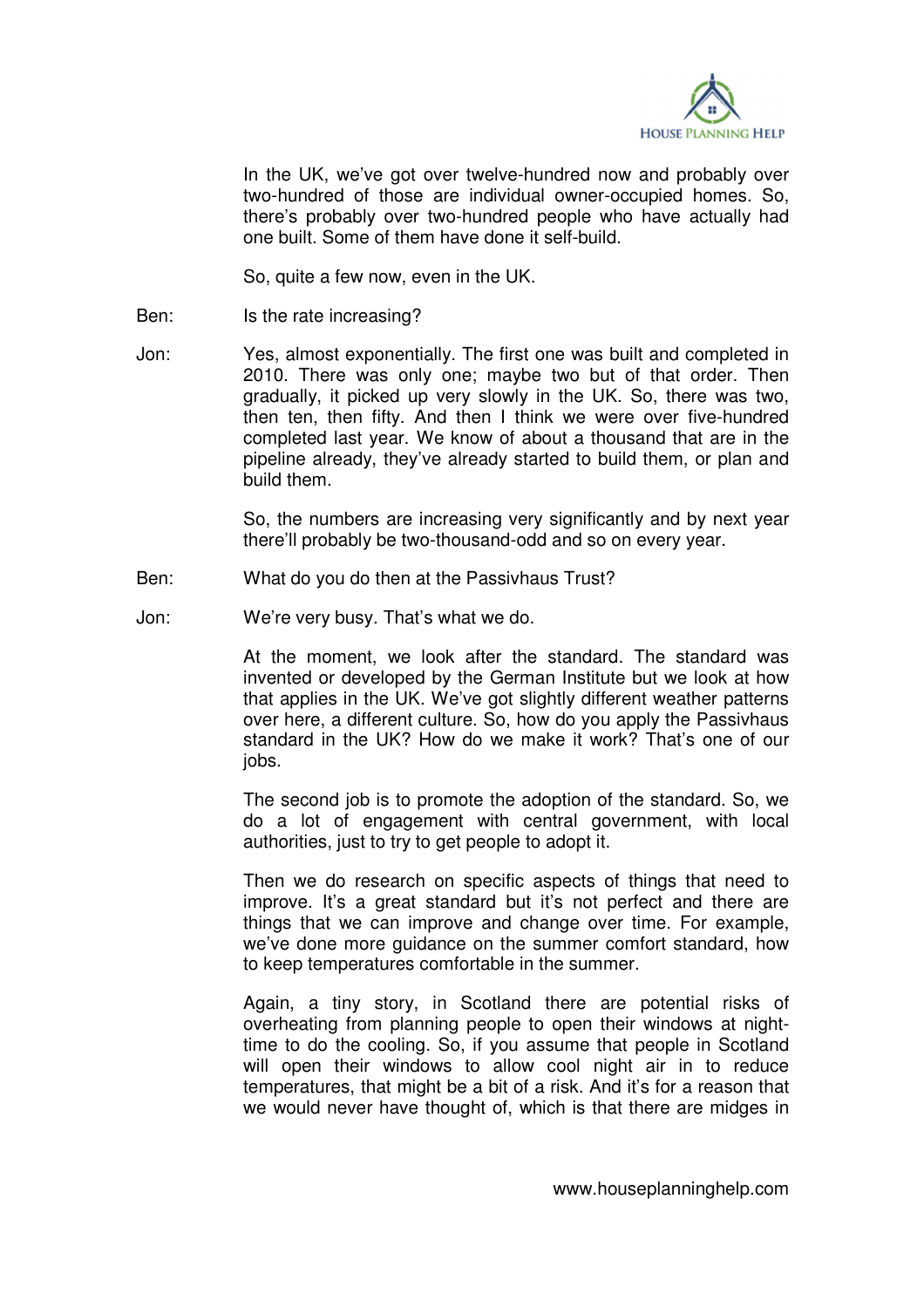

Scotland. So, if you open the windows, midges come in. And people don't want to open their windows at night for that reason.

 So, in the west coast of Scotland you have to come up with a slightly different answer for the night-time cooling. If people are going to open the windows, you need a mesh on the windows or some kind of grill with mesh in it so that people don't have to open the window for the night-time cooling.

 How would you ever think of that from London let alone from Germany?

 These are the kinds of adaptations that we need to work on to make sure that the standard really works in the UK.

- Ben: How has it changed over time?
- Jon: It's been pretty consistent for the main standard.

 There are two main standards. One is for new build and one is for refurbishment. The refurbishment one is slightly easier to achieve than the new build one because there are difficulties on retrofit projects.

 Your building is already fixed in place, you can't change its direction  $-$  if it's facing south, it's facing south. That's just the way it is  $$ dealing with internal floors is very tricky because there may well be beams that go into the walls, either on a first floor or a ground floor. All of those things we make some kind of allowance to say if you can't change those and those are fixed, then you can still get to a Passivhaus. We just relax things slightly to acknowledge those difficulties.

 But those are the two main standards. The new build one and the retrofit one. The retrofit one as it happens is called EnerPHit – it doesn't really matter; it's just a retrofit standard – the new build one we now call Passivhaus Classic. That's classic because it's been there now for thirty-some years in Germany and nearly ten years in the UK.

 There are two new standards as well that relate to the Passivhaus Classic one. One is called Passivhaus Plus and one is called Passivhaus Premium. They are just the Passivhaus Classic standard effectively, plus some renewables as well.

 So, as your demand for energy drops markedly, there's a point where it's not worth going beyond that really. The cost of going further than that would be too significant. But there is a value in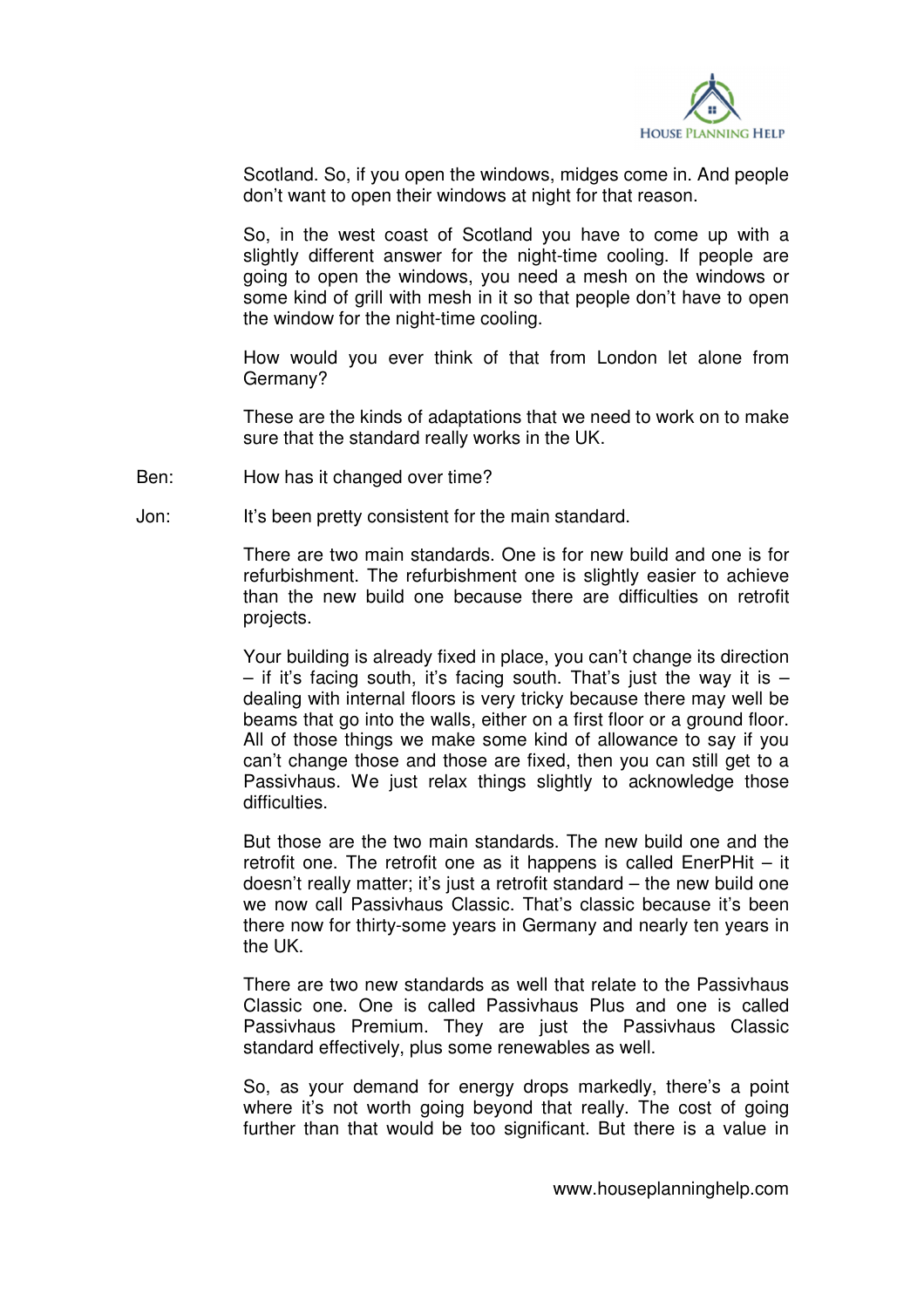

adding renewables at that point. So, you focus on reduced energy and improved comfort. That's where you start. And then your bills are down to maybe eighty or a hundred pounds a year and you look at adding renewables on as well. Then hopefully at that point your energy generated by the renewables will exceed the energy demand of the house. And hence, Passivhaus Plus, you will get to zero carbon or they'll balance out. So, your energy generated will be equal to or more than your energy used during the year.

 And then Passivhaus Premium is if you want to go a long way down that line and put a lot of renewables in and you could end up with an energy positive house.

- Ben: Is it something on the horizon that the materials of the building could be taken into account in some respects, or other factors like this lifecycle? I don't know, just ideas here.
- Jon: For sure. Within the planning tool we are looking at add-ons now to consider the embodied energy of the materials that you use. Some people already do this. You can do what you want with a Passivhaus.

 Some people already choose to have natural materials mainly focused on, say, timber and wood fibre insulation. For some people, that's important. And in that case, great. You can do a Passivhaus with that and then your embodied energy will be low. And as I said, with this new tool, people are starting to work out how to calculate that and it can just be done as part of your standard Passivhaus calculations, so that's great.

 For others who don't want to go down that route yet, you can still use traditional materials and you might want to calculate your embodied energy with that. It's completely up to you. We are developing the capacity to do it. You're not forced to do it; we're just enabling people to have a go.

- Ben: Is it really the comfort that is at the heart of this?
- Jon: … yes.
- Ben: That was a good pause.
- Jon: Well, it's the main benefit. It's always tricky because we're looking at a holistic standard that delivers lower bills, lower energy use, greater comfort in winter and in summer, and better air quality. It's not one or the other of them. They all have to come together.